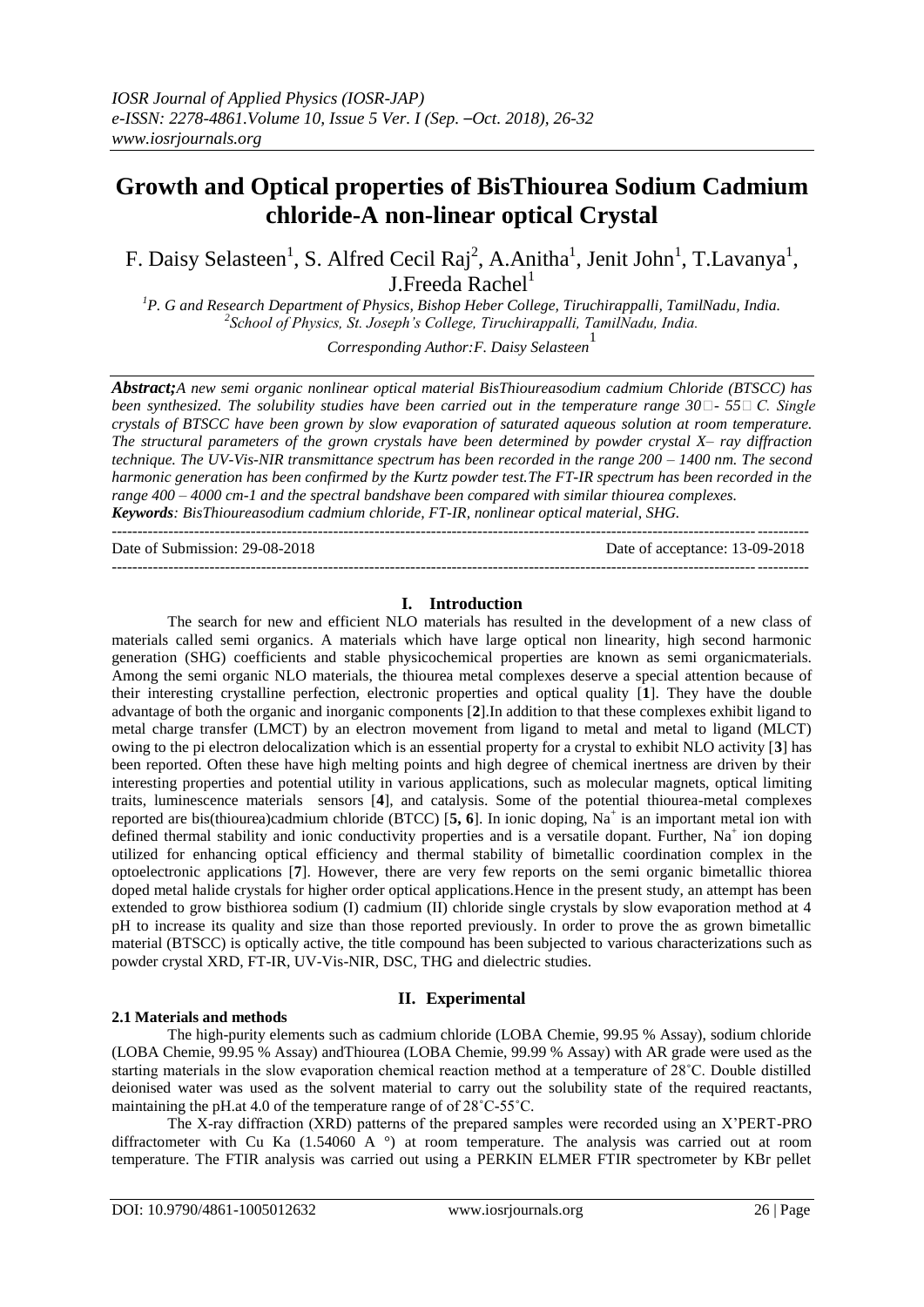technique for deducing the presence of functional groups and the coordination of disodium copper oxalate dihydrate. The spectrum was recorded within the range of  $400 \text{ cm}^{-1}$  to  $4000 \text{ cm}^{-1}$ .

The optical characterization ofbisthioureasodium cadmium chloride crystal was carried with the help of a LAMBDA 35 UV Visible spectrophotometer. The absorption spectrum was traced to the range of 190 to 1100 nm. EDS is a chemical microanalysis technique utilizes X-rays that are emitted from the sample during bombardment by the electron beam to characterize the elemental composition of the analysed volume. This method can detect elements from Na upward in the periodic table. The NLO property and phase matching property of the grown crystals have been confirmed by Kurtz and Perry second harmonic generation (SHG) test using Quanta ray spectra physics Nd: YAG laser.

## **2.2 Growth of NaCd**  $_{(0.5)}$   $[CS (NH<sub>2</sub>)<sub>2</sub>]$ <sub>2</sub> $Cl<sub>2</sub>$

Bisthioureasodium cadmium chloride (BTSCC) single crystals wasproduced by dissolving thiourea, sodium chloride and cadmium chloride in 2:1:0.5 ratio in an aqueous medium.Calculated quantities of the reactants were dissolved thoroughly in the double distilled deionised water. Using magneticstirrer, the prepared solution was stirred thoroughly toavoid co-precipitation of multiple phases, as thioureais a strong coordinating material to form different phases ofmetal-thiourea complexes. The solution was thoroughlyfiltered by maintaining the pH at 4.0 to increasethe growth rate of the crystaland kept in a dust free environment atroom temperature.When sodium chloride and cadmium chloride are reacted with thiourea, bisthiourea sodium cadmiumchloride is produced **[8]** according to the following reaction (1).

$$
NaCl + \frac{1}{2}CdCl_2 + 2[CS (NH_2)_2] \longrightarrow NaCd_{(0.5)} [CS (NH_2)_2]_2Cl_2
$$
\n(1)

 $2^{22}$   $2^{22}$   $2^{22}$   $2^{22}$   $2^{22}$   $2^{22}$   $2^{22}$   $2^{22}$   $2^{22}$   $2^{22}$   $2^{22}$   $2^{22}$   $2^{22}$   $2^{22}$   $2^{22}$   $2^{22}$   $2^{22}$   $2^{22}$   $2^{22}$   $2^{22}$   $2^{22}$   $2^{22}$   $2^{22}$   $2^{22}$   $2^{22}$   $2^{22}$   $2^{22}$   $2^{22$ shown in **Fig. 1**.The yield of the crystal is 99%.



**Figure1**: crystal growth size of the BTSCCcrystal

#### **III. Results And Discussion**

#### **3.1 Powder X-ray diffraction Analysis**

The powder x-ray diffraction spectrum of Bisthiourea sodium cadmium chloride crystal is shown in **Fig.2**. The Powder XRD patterns identified that the formed crystals are in the single phase with good crystalline nature. As seen from the XRD pattern, each peak has got a finite width. The calculated hkl values of the bisthioureacadmium chloride crystal with respect to the two theta values of the as-grownbisthiourea sodium cadmium chloride crystals are shown in the **Table 2**. The diffraction peaks observed for BTSCC crystals are well agreed with the reported values [9] confirmed that the grown BTSCC crystal belongs to the orthorhombic system with space group Pna2<sub>1</sub>. The calculated lattice parameters of the as-grown system with space group  $Pna2<sub>1</sub>$ . The calculated lattice parameters of the crystalNaCd<sub>(0.5)</sub>[CS(NH<sub>2)2</sub>]<sub>2</sub>Cl<sub>2</sub>were a=5.94A<sup>°</sup>, b=6.50 A<sup>°</sup>, c=13.23 A<sup>°</sup>, and  $\beta$  = 90° revealed that the structure and space group of the purebisthiourea cadmium chloride and sodium doped bisthiourea cadmium chloride are identical with each other.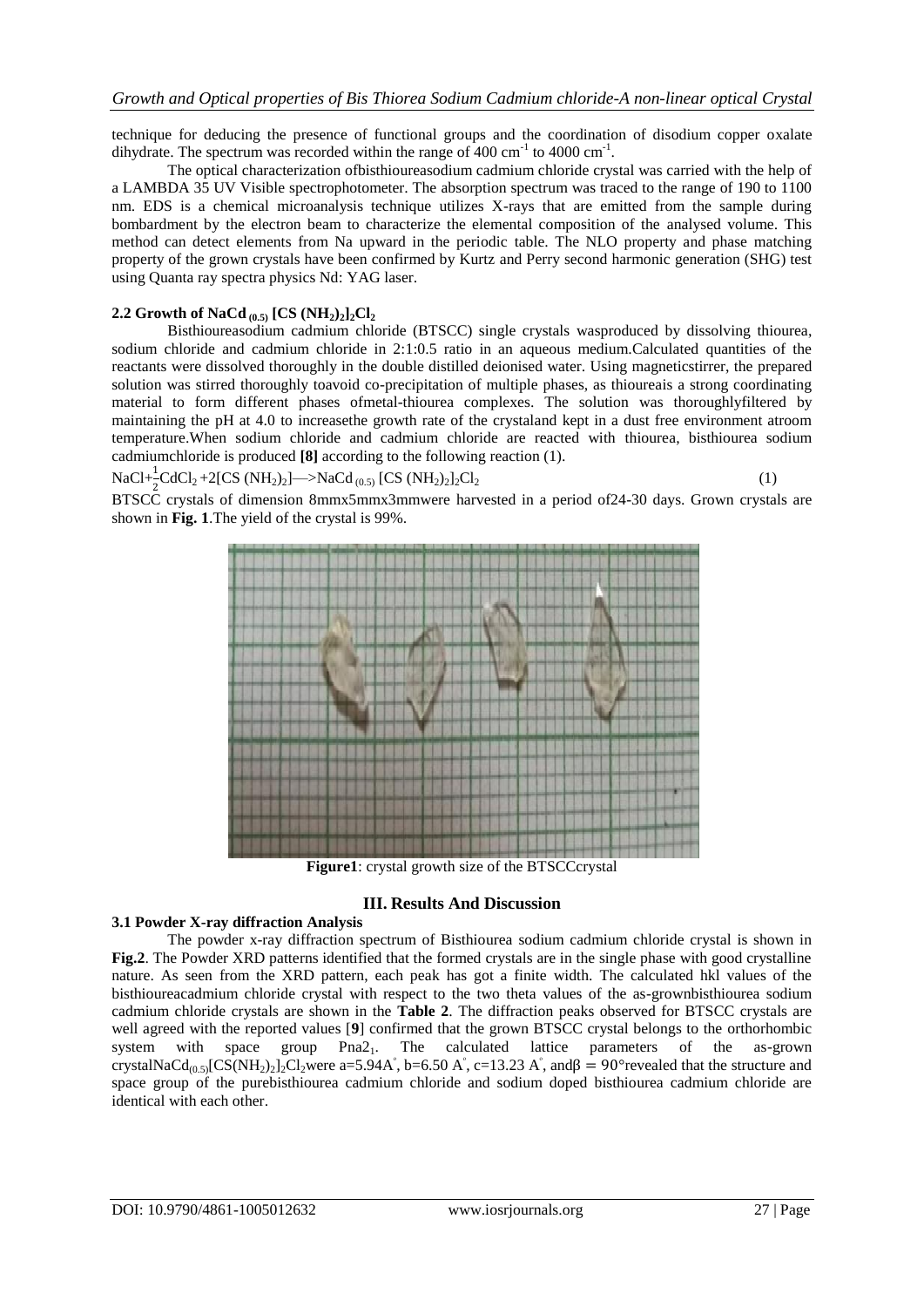

**Figure 2**: Powder XRD spectrum of BTSCC crystal

**3.2 FTIR Spectral analysis**



**Figure 3:** FTIR Spectrum of functional group assignments forBTSCC crystal

The FTIR spectra observed for the BTSCC crystal is shown in **Fig.3**. Various modes of vibrations of the functional group Assignments of BTSCC crystal by FT-IR spectroscopy and the main shiftsof the frequency bands are observed in the low frequency region is shown **Table 1**. This conforms the metal coordination tothiourea. The broad envelope observed at  $3485.78$  cm<sup>-1</sup>,  $3330.72$  cm<sup>-1</sup>,  $3270.10$  cm<sup>-1</sup> and  $3211.49$  cm<sup>-1</sup> corresponds to the symmetric and asymmetric stretching modes of  $\gamma_s$  (NH<sub>2</sub>) grouping of cadmium coordinated thiourea [10]. The absorption bands observed at 1505.01 cm<sup>-1</sup> and 1624.24cm<sup>-1</sup> forthiourea have been assigned to the  $\gamma_s$  (N-C-N) and  $\delta_{as}$  (NH<sub>2</sub>) stretching vibration of as-grown crystal. For the crystals grown in the present study, frequencies corresponding to the above vibration are found to be increased. This result can be attributed to the increase the double bond character of carbon to nitrogen bond on complex formation. The  $\gamma_s(C=S)$ stretching of thiourea (1397.49 cm<sup>-1</sup>) is found to be shifted to lower values in the spectra observed for the grown crystals. This clearly indicates the coordination of sulfur with cadmium and sodium. On coordination through sulfur, the nature of vibration is slightly changed.  $\gamma_s(N-C-N)$  stretching vibration(1099.05 cm<sup>-1</sup>) of thiourea is found to be shifted to higher values in the spectra clearly established that the delocalization of nitrogen lone pair electrons over carbon-sulfur bond. This is essential for the NLO property of any material [**11**]. The symmetric stretching vibration  $\gamma_s(C=S)$ at 704.80 cm<sup>-1</sup> and the asymmetric bending vibration $\delta_{ss}(N-C-N)$  at 526.33 cm<sup>-1</sup> bands of thiourea is found to be shifted to lower values in the spectra revealed that the decrease in double bond character of carbon to sulfur bond on complex formation.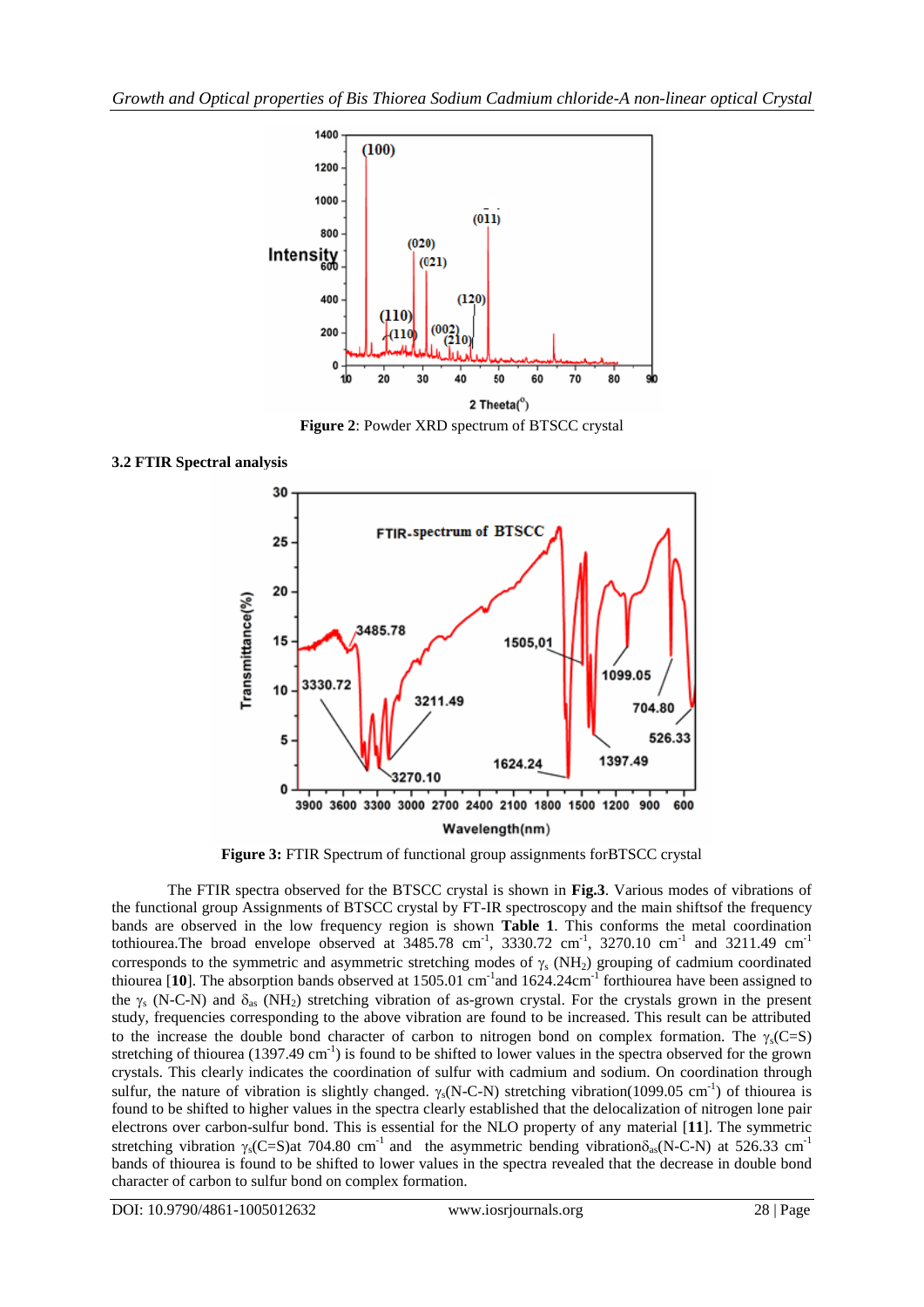| spectroscopy. (Band positions in $\text{cm}$ -1). |                             |  |  |  |  |
|---------------------------------------------------|-----------------------------|--|--|--|--|
| NaCuOx crystal band position( $cm-1$ )            | <b>Assignment</b>           |  |  |  |  |
| 3485.78, 3330.72, 3270.10&3211.49                 | $\gamma_s(NH_2)$            |  |  |  |  |
| 1505.01                                           | $\gamma_s(N-C-N)$           |  |  |  |  |
| 1624.24                                           | $\delta_{\rm as}(\rm NH_2)$ |  |  |  |  |
| 1397.49                                           | $\gamma_s(C=S)$             |  |  |  |  |
| 1099.05                                           | $\gamma_s(N-C-N)$           |  |  |  |  |
| 704.80                                            | $\gamma_s(C=S)$             |  |  |  |  |
| 526.33                                            | $\delta_{\rm as}$ (N-C-N)   |  |  |  |  |
|                                                   |                             |  |  |  |  |

**Table 1:** Various modes of vibrations of the functional group Assignments of BTSCC crystal by FT-IR  $s_{\text{econv}}$ . (Band positions in (cm−1)

δas; asymmetric bending; δs: symmetric bending; γs: symmetric stretching; γas: asymmetric stretching.

### **3.3 EDX spectrum**

The EDX pattern of Na<sup>+</sup> doped band pure is thiourea cadmium chloride crystal was recorded (**Fig.**4) and the EDX spectrum confirmed the presence of cadmium, sodium, chlorine, nitrogen and sulphur of the asgrown sodium doped bisthioureacadmium chloride single crystals. It is observed that the atomic concentration of Na, Cd, Cl, S and N in the BTSCC crystal is calculated (**Table**2).



Table 2:Atomic weight percentage of BTSCC crystal

| <b>ELEMENT</b> | WEIGH 7(%) | ATOMIC(%) |
|----------------|------------|-----------|
| NK             | 19.54      | 41.30     |
| Na K           | 11.10      | 14.29     |
| SK.            | 14.75      | 13.66     |
| <b>GIK</b>     | 28.67      | 23.95     |
| Cd L           | 25.94      | 6.83      |
| <b>TOTAL</b>   | 100        | 100       |

**Figure 4:** EDXspectrum of BTSCC crystal

**3.4 Photo luminescentspectrum (PL)** 



**Figure 5**: The PL spectrum of thiourea doped sodium cadmium chloride crystal

The PL spectrum of thiourea doped sodium cadmium chloride crystal is shown in the **Fig.5**.The observed first broad peaks at 437.57 nm of the PL emission spectrum for BTSCC crystal corresponds to the  $\pi$ - $\pi$ <sup>\*</sup> transition within the  $NH<sub>2</sub>$  units of the grown crystal. This indicates that they have indigo fluorescence emission. In addition to that, the sharp absorption peaks observed in the UV region are due to the absorption of UV light by the Na<sup>+</sup> and Cd<sup>2+</sup> ions resulting to the splitting of transition of energy levels from the highest occupied orbital to the lowest unoccupied orbital [**12**].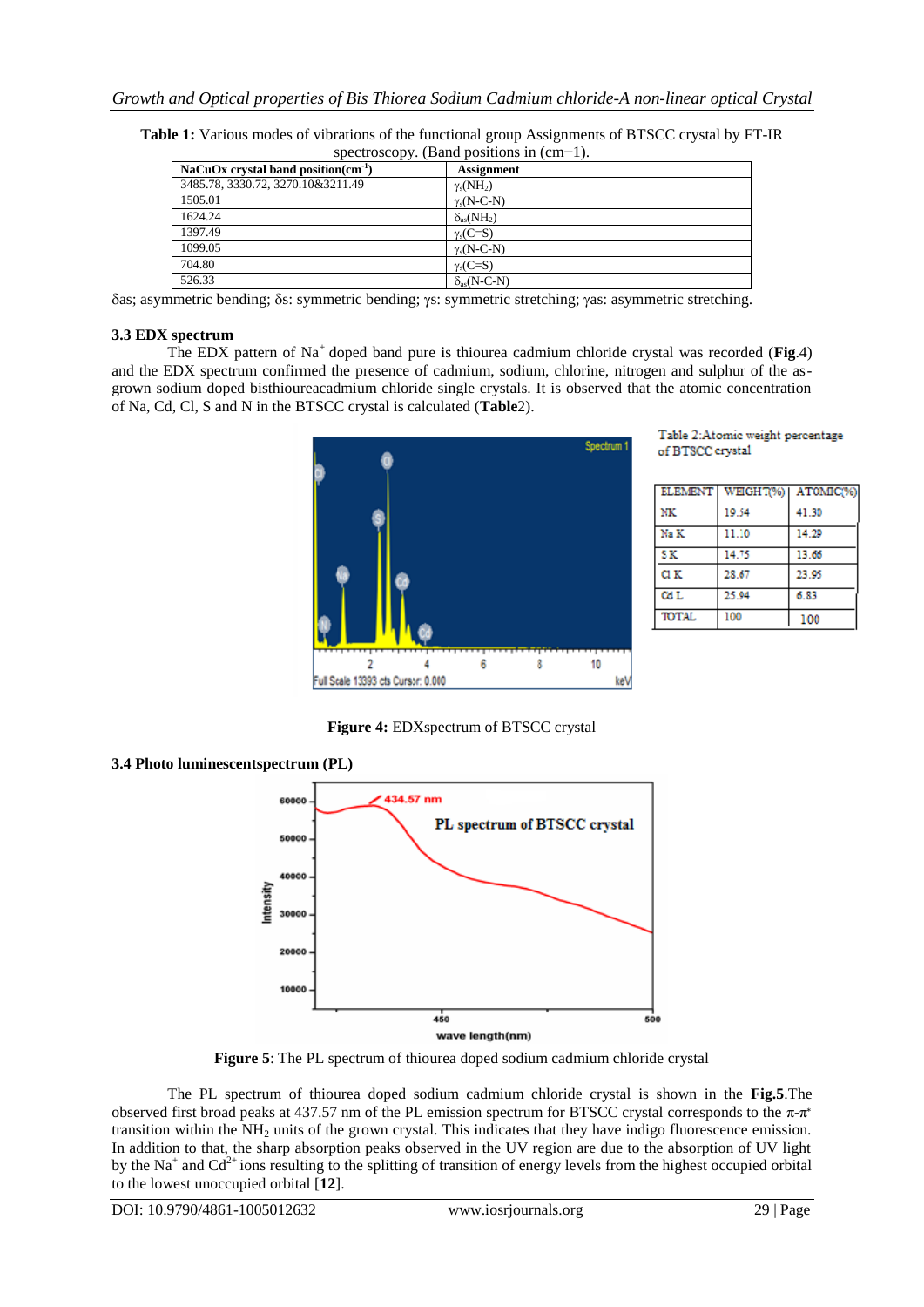## **3.5 UV spectral studies**



**Figure 6:** Observed non-linearity in the absorbance curve of BTSCC crystal.

The absorption spectrum of BTSCC crystal is shown in **Fig. 6**. From the observed non-linear UV absorption spectral curves, the lower cut-off wavelength for bisthiorea sodium copper chloride crystal was found to be 245.67 nm and 434.35 nm. It is interesting to observe a strong, intense peak around 250-450 nm which is assigned to the thioureagroup of metal halide crystal **[13]** has been reported. The recorded optical spectrum of the thiourea doped sodium cadmium chloride crystal is found to be active in the UV –Visible region having a significant absorption in the lowest cut- off wavelength of 245.67 nm and the band gap energies of the as grown samples are calculated by using the relation (1)

Band gap  $(E_{\varphi})=h\nu$  (1)

Where h = Planks constant =  $6.626 \times 10^{-34}$  Joules sec

ν= frequency of the applied uvray.The frequency of UV ray is written in termsof its wavelength by using the relation (2)

Band gap Energy (E) =  $h * C/\lambda$  (2)

Where C = Speed of light = 3.0 x 10<sup>8</sup> meter/sec and  $\lambda$  = Cut off wavelength = 245.67 x 10<sup>-9</sup> meters

|          |              | $\lambda(m)$ | $E_{\rm g(jou)}$ | $E_{\rm g(eV)}$ | $\text{Ref. index}$ (n) | <b>Reflectance</b> | $\epsilon^{\infty}$ |
|----------|--------------|--------------|------------------|-----------------|-------------------------|--------------------|---------------------|
|          |              |              |                  |                 |                         | (R`                |                     |
| 6.63E-34 | $3.00E + 08$ | 2.45E-07     | 8.1156E-19       | 5.0709          | . 9688                  | 0.3263             | 3.876               |

**Table 3**: Calculated optical parameters of as-grown BTSCC crystal

The wide range of band gap energy combined with the lower cut-off near 250nm, makes the usefulness of these materials for laser and device applications [**14**].The relation between the refractive index (n) and the energy gap (Eg) through some modified form of T.M Moss et al., and C. RamachandraRajaa, et al., [**15, 16**] were given by the equation ,

$$
Egen = 36.3
$$
 (3)

This relation (3) holds true of energy gaps greater than 0 eV. The frequency or wavelength of refractive index is called dispersion. Dispersion is an important property for optical design and in the transmission of information. Further studies on the refractive index  $(n)$ , dielectric constant and reflectance  $(R)$  of the crystals are calculated by using the expression (4) and (5),

$$
\mathbf{R} = \left(\frac{\mathbf{n}-1}{\mathbf{n}+1}\right)^2
$$
\n
$$
\mathbf{E}_{\infty} = \mathbf{n}^2
$$
\n(4)

Where'∈∞'represents the high-frequency dielectric constant which was determined from the relation (3).

The calculated high value of dielectric constant ,refractive index and low value of reflectance from the given **Table 3**confirmed that the grown crystal has wide transparency window and more transparent to transmit the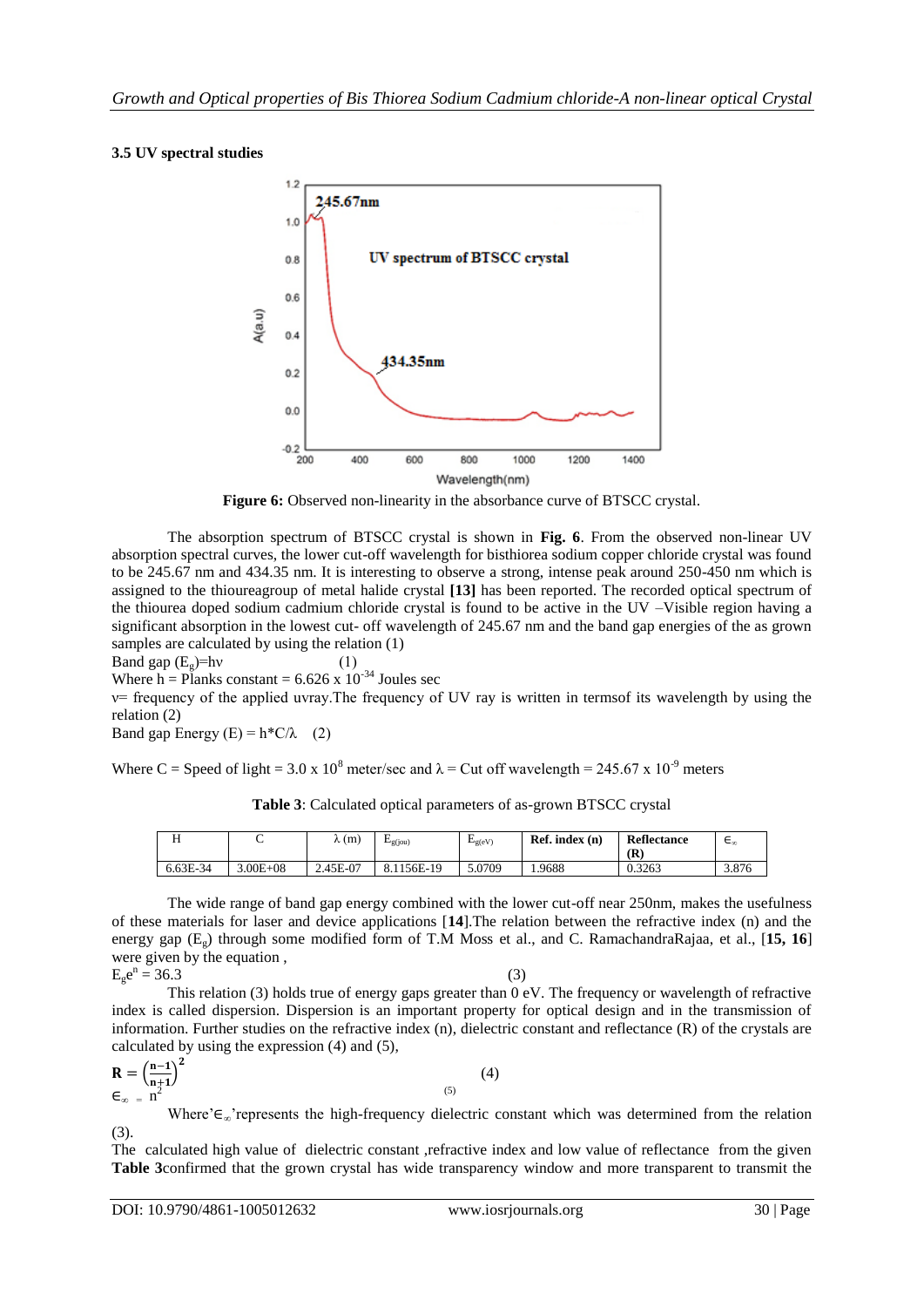light from 245 to 1100 nm. As a result, the title crystal has been shown to be a useful material for the nonlinear optical applications. **3.6 Solubility**



**Figure 7:** Solubility graph of bisthiourea sodium cadmium chloride crystal at various temperatures.

Solubility is one of the factors of better non-linear activities [**17**] of the as-grown samples was proved by solubility test using deionized warm water as a solvent. The solubility of BTSCCwas determined in the temperature range of 30  $\degree$ C to 55 $\degree$ C. Solubility studies were carried out in a constant temperature bath (CTB) with the cryostat facility with an accuracy of +0.01 K. The solution was stirred continuously for half an hour to achieve the stabilization. After attaining the saturation, the equilibrium concentration of the solute was analysed gravimetrically. The same process was repeated and the solubility curves were observed to 15 mg / 150 ml and 35 g /150 ml for as-grown crystals for different temperatures (**Fig.7**). It is observed from the curve that the solubility is found to increase with an increase in temperature or BTSCC was due to the hydrogen bonding and the soluble nature of sodium and cadmium chloride in water. This result showed the improved solubility demands the sodium copper oxalate dihydrate crystal for further optical applications.

#### **3.7 NLO test (SHG)**

The powder second harmonic generation forBTSCC was measured using the Kurtz powdertechnique. The powder sample, with anaverage particle size of 50–75 mm was illuminatedusing a Q-switched Nd: YAG laser having awavelength of 1064nm and a pulsewidth of 8 ns.Second harmonic generation was confirmed by theemission of green radiation (l ¼ 532 nm). Thepowder SHG efficiency of BTSCC was found to be0.75 times of urea. This result was moderately high as already reported SHG efficiency of the pure BTCC crystal [**18**].

#### **IV. Conclusions**

BTSCC was synthesized and its solubility analysed in the temperature range  $30-55^{\circ}$ C. The solubility curve indicates high solubility of BTZC in water with a positive solubilitytemperaturegradient.Single Crystals of BTSCC have been grown by slow evaporation technique at roomtemperature. Unit Cell parameters have been evaluated by powder crystal XRD technique. The functional groups of  $C=S$ , N-C-N, C-H and NH<sub>2</sub>were identified by FTIR spectral studies and also the presence of theseexpected groups of elements were confirmed by EDX spectral studies. The wide band gap energy, low reflectance, high refractive index and moderate dielectric constant values were proved the good nonlinear properties of the as-grown BTSCC crystal for optical applications. Furtherthe enhanced SHG efficiency of the BTSCC crystal confirmed that it is potential candidate for non-linear optical applications.

## **Acknowledgements**

The authors are also thankful to University Grants Commission, Grant no.F.NO: MRP-5808/15 (SERO/UGC) for providing financial support under Minor Research Project (MRP) scheme. We extend our heartfelt thanks to the Director, Central Electro Chemical Research Institute (CECRI), Karaikudi for XRD, PL, and UV characterization studies, the director, CrescentEngineering College, Vandalur, Chennai for SHG studies, Mr Vincent, St. Joseph's college, Bishop Gaspar Central Instrumentation Facilities, Tiruchirappalli for FT-IR studies.